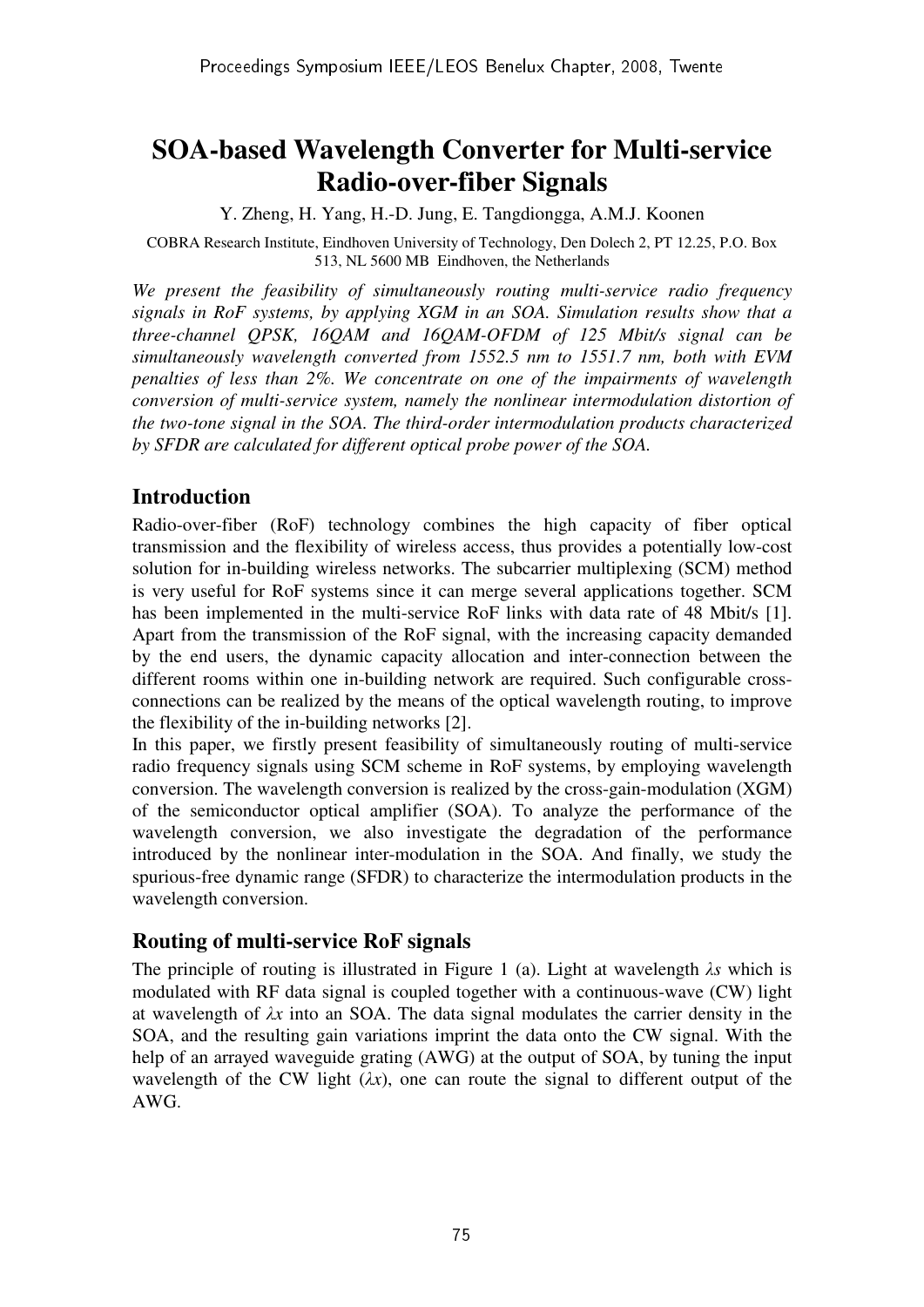

**Figure 1 (a) Principle of routing. (b) Simulation setup.** 

In order to evaluate the routing performance of the SOA based wavelength converter, a VPI platform is built as shown in Figure 1(b). The RoF signal consists of three-channel QPSK, 16QAM and 16QAM-OFDM signal with the carrier frequency of 3 GHz (*f1*), 4 GHz  $(f_2)$  and 5 GHz  $(f_3)$  respectively and the data rate of 125 Mbit/s. The OFDM signal has 64 subcarriers. Three-channel signals are added together and modulate a laser with center wavelength of 1552.5 nm via a Mach-Zehnder modulator (MZM). The modulated laser light (*pump*) is then coupled into a SOA together with a CW laser operating at wavelength of 1551.7 nm which serves as the *probe* signal for the wavelength conversion. Due to the XGM process inside SOA, the modulated data is copied from the pump wavelength to the probe wavelength. Then the probe wavelength is filtered out by an optical bandpass filter and detected by a photo diode. The detected signals are analyzed by QPSK, 16QAM and 16QAM-OFDM receivers respectively.



**Figure 2 (a) Detected spectrum and constellation diagram of QPSK, 16QAM and 16QAM-OFDM signals at optimum probe power. (b) EVM versus probe power for three-channel signals.**  Figure 2 (a) illustrates the detected spectrum and constellation diagram of the received QPSK, 16QAM and 16QAM-OFDM signals. Both pump and probe power are set at 0 dBm and SOA is biased at 250 mA. The constellation diagram shows the good recovery of the detected three channel signals. The error vector magnitude (EVM) values are calculated at different optical input power of the probe signal with the pump power of 0 dBm, which is shown in Figure 2 (b). There is an optimum value of probe power for the system performance. The high EVM values at lower probe powers are caused by the low carrier-to-noise ratio; while at higher power level, an increase in the probe power will increase its contribution to the gain saturation and thereby reduce the conversion efficiency. EVM values of less than 2% can be achieved over a large span of probe power (around 15 dB).

However, we observe a peak at 6 GHz in the detected spectrum which is distortion from both the second harmonic  $(2f_1)$  and the third-order intermodulation products  $(f_2+f_3-f_2)$  $2f_3$ - $f_2$ ). Nonlinear distortions introduced by the SOA wavelength converter can limit considerably the system performance. These dynamic distortions result from the interaction of photons and electrons in the SOA, which is described by the rate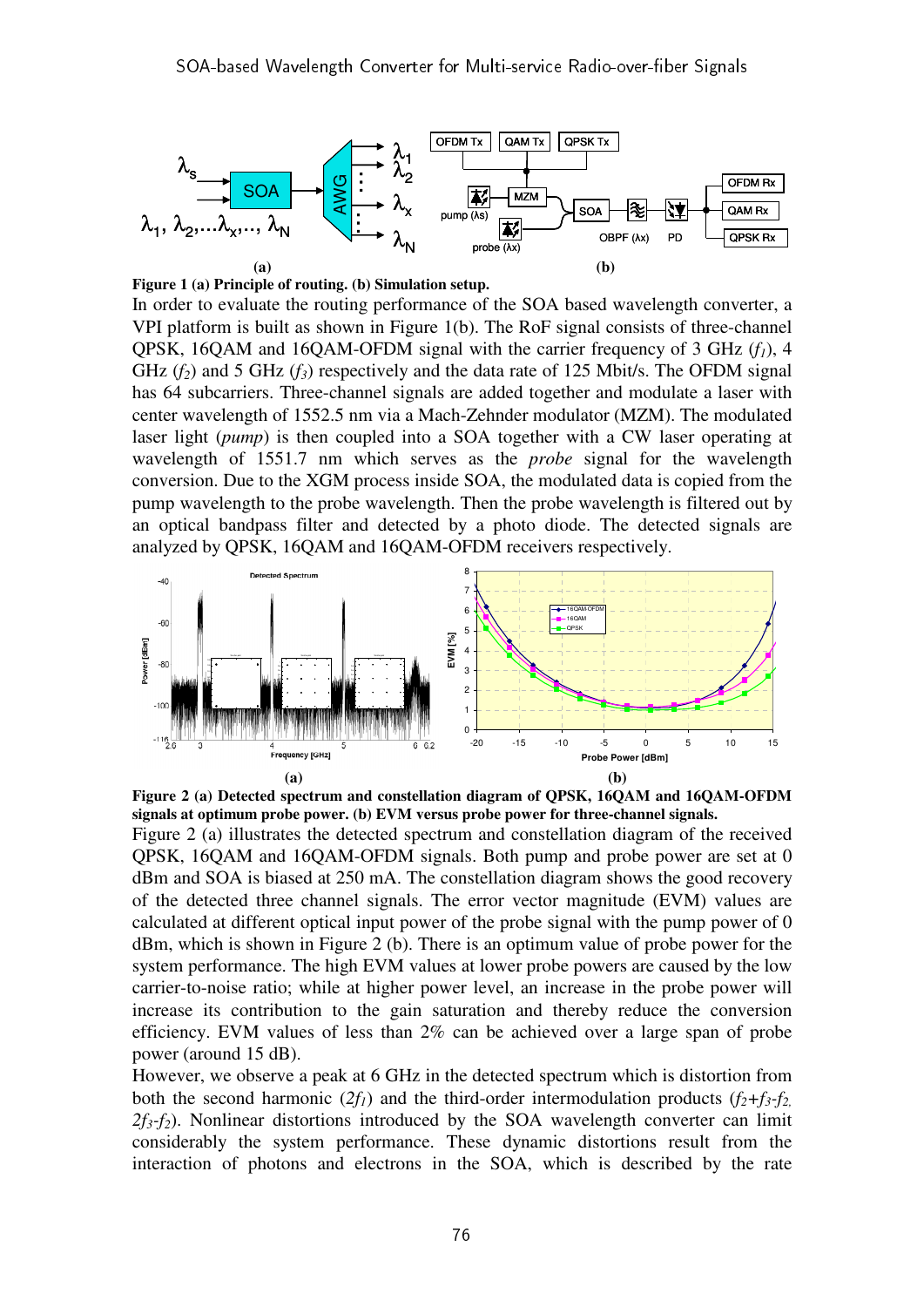equations. A perturbative approach up to the third order can be assumed to solve the rate equation and derive the harmonic distortion and intermodulation products for the converted signal [3].

### **SFDR measurement**

In order to characterize the linearity of the wavelength converter, a two tone test is performed to measure the SFDR of the SOA wavelength converter. Figure 3 shows the simulation setup.



#### **Figure 3 Two tone test simulation setup.**

The optical pump signals at  $\lambda_s = 1552.5$  nm. For generating RF subcarriers, two MZMs biased at the quadrature point are intensity-modulated independently at 4 GHz (*f2*) and 5 GHz  $(f_3)$ . The reason for using two modulators is to prevent the influence of the thirdorder intermodulation distortion effects of the modulator itself. We utilize only one optical source for two modulators to avoid complexities from the unwanted four-wave mixing terms produced by two optical sources with closely spaced wavelengths. In order to prevent coherent beating between two optical signals that makes detected signals unstable, an optical delay line is introduced at one modulator output path [4]. An optical band pass filter is used to filter out the unwanted second harmonics arise from the nonlinearity of MZM. An optical attenuator is used before photodetector (PD) to eliminate influence of PD nonlinearity. The detected RF spectrum after wavelength conversion is shown in Figure 4 (a) where the third-order intermodulation distortion products (IMP3) at the frequencies of 3 GHz  $(2f_2-f_3)$  and 6 GHz  $(2f_3-f_2)$  are clearly observed.



**Figure 4 (a) Detected spectrum for 2-tone RF. (b) The dependence of SFDR on probe power.**  Figure 4 (b) shows the measured SFDR as a function of SOA probe powers ranging from -25 dBm to 10 dBm with 5 dB increment. The pump power is set at 0 dBm and